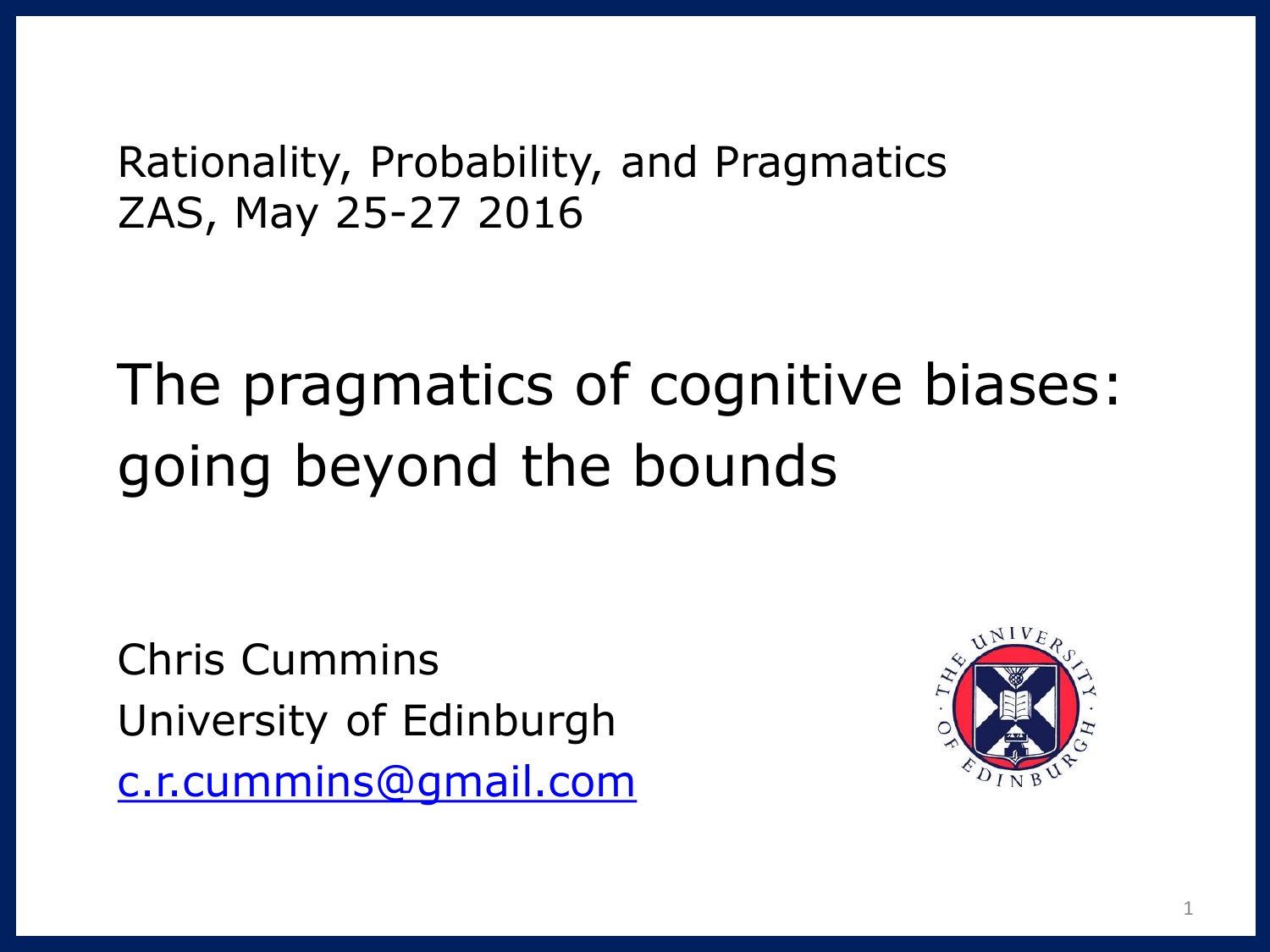# Work on cognitive biases

- Kahneman, Tversky, and many others since
- General theme:
	- People are irrational in various ways in decision-making
	- This is because we rely on convenient heuristics
- General research method:
	- Elicit people's responses to a problem or problems
	- Demonstrate that these are individually irrational or collectively inconsistent
- Minimal example: Levin (1987)
	- Elicits a preference (between-participants design) for ground beef described as "75% lean" over that described as "25% fat"

### RatProPrag2016, 26 May 2016 2/13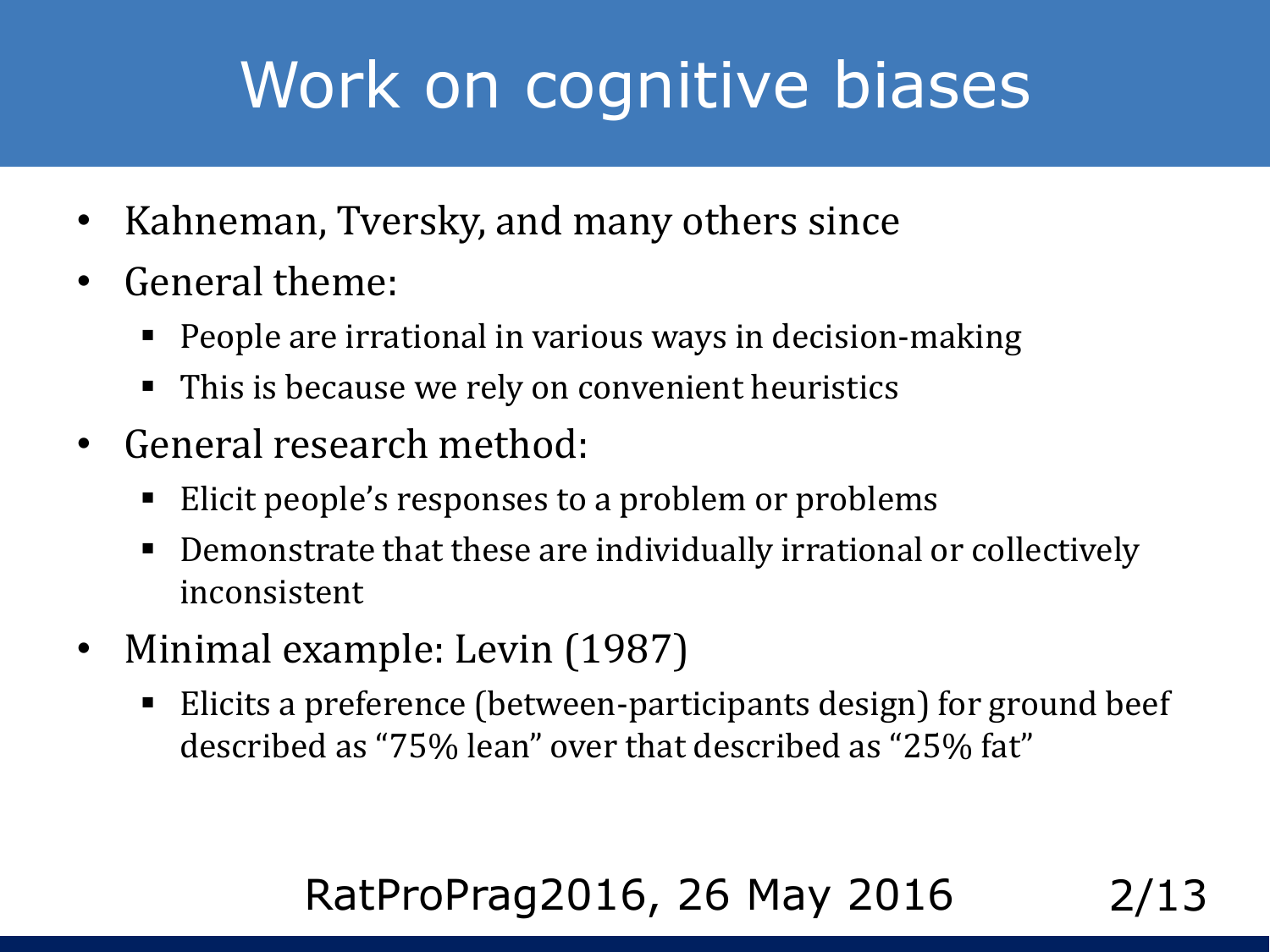# Quantity expressions in language

- e.g. expressions involving numbers
- Appropriate use often involves simplification
- Consequently, numbers alone can convey many meanings
	- exact ("punctual") values *Mary has three children*
	- **If lower bounds** *You need three wins to qualify*
	- upper bounds? *You can make three mistakes and still pass*
	- approximations *The shark was three metres long*
- In widespread use for important information
	- Medical, financial, scientific...
	- Used as a basis for important decisions (although if we're that irrational….)

#### RatProPrag2016, 26 May 2016 3/13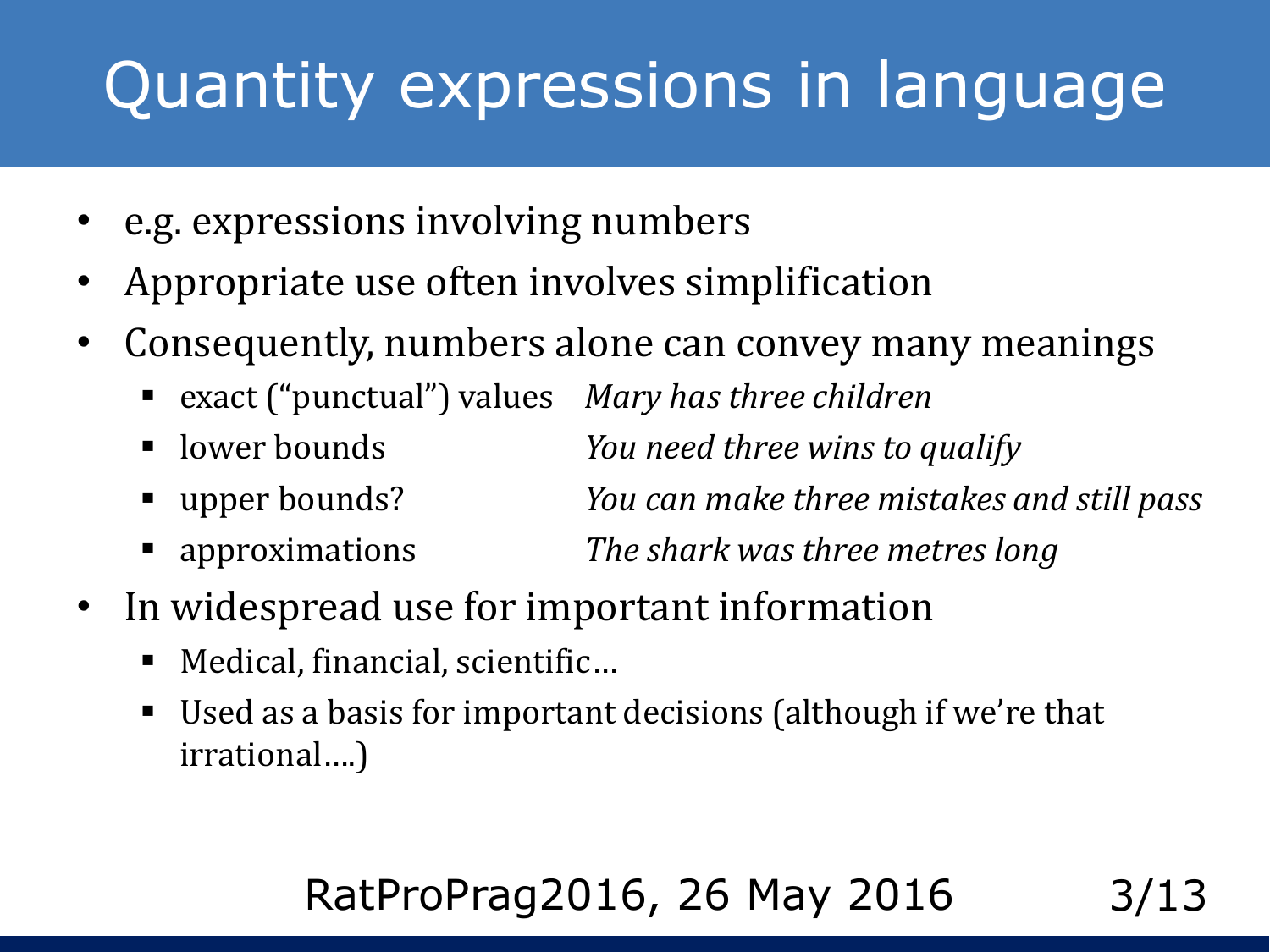### Pragmatics in cognitive bias work

- Rather neglected (cf. Levinson 1995)
- "Rationality" typically characterised in terms of what is semantically given

#### RatProPrag2016, 26 May 2016 4/13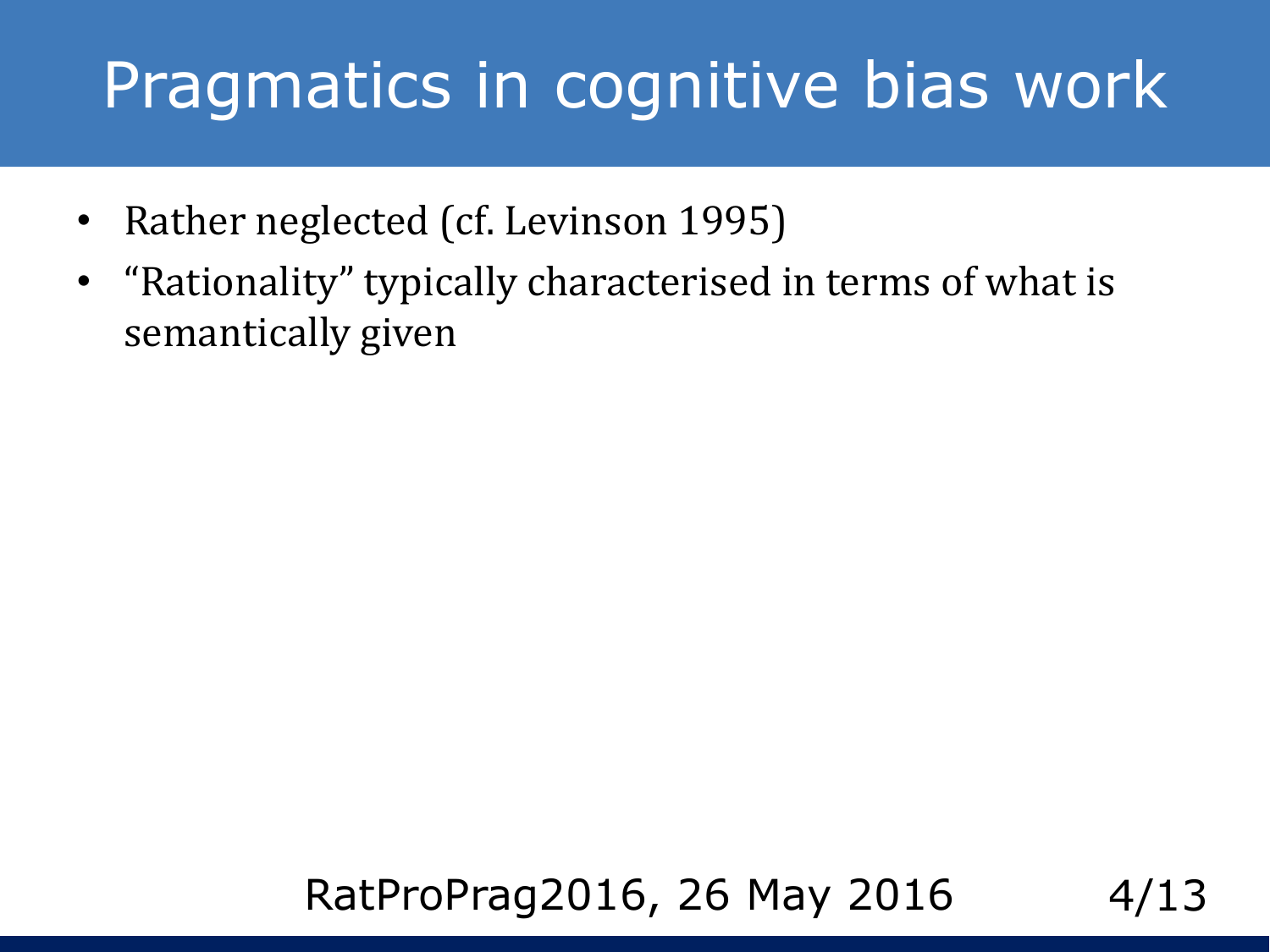# Example: base rate neglect

• Tversky and Kahneman (1974)

"An individual has been described by a neighbor as follows: "Steve is very shy and withdrawn, invariably helpful but with very little interest in people or in the world of reality. A meek and tidy soul, he has a need for order and structure, and a passion for detail." Is Steve more likely to be a librarian or a farmer?"

- "Librarian" response argued to neglect base rate, or involve availability bias
- However, discourse expectations about relevance…
- Relies on the idea that you can give people information without the fact of your doing so being meaningful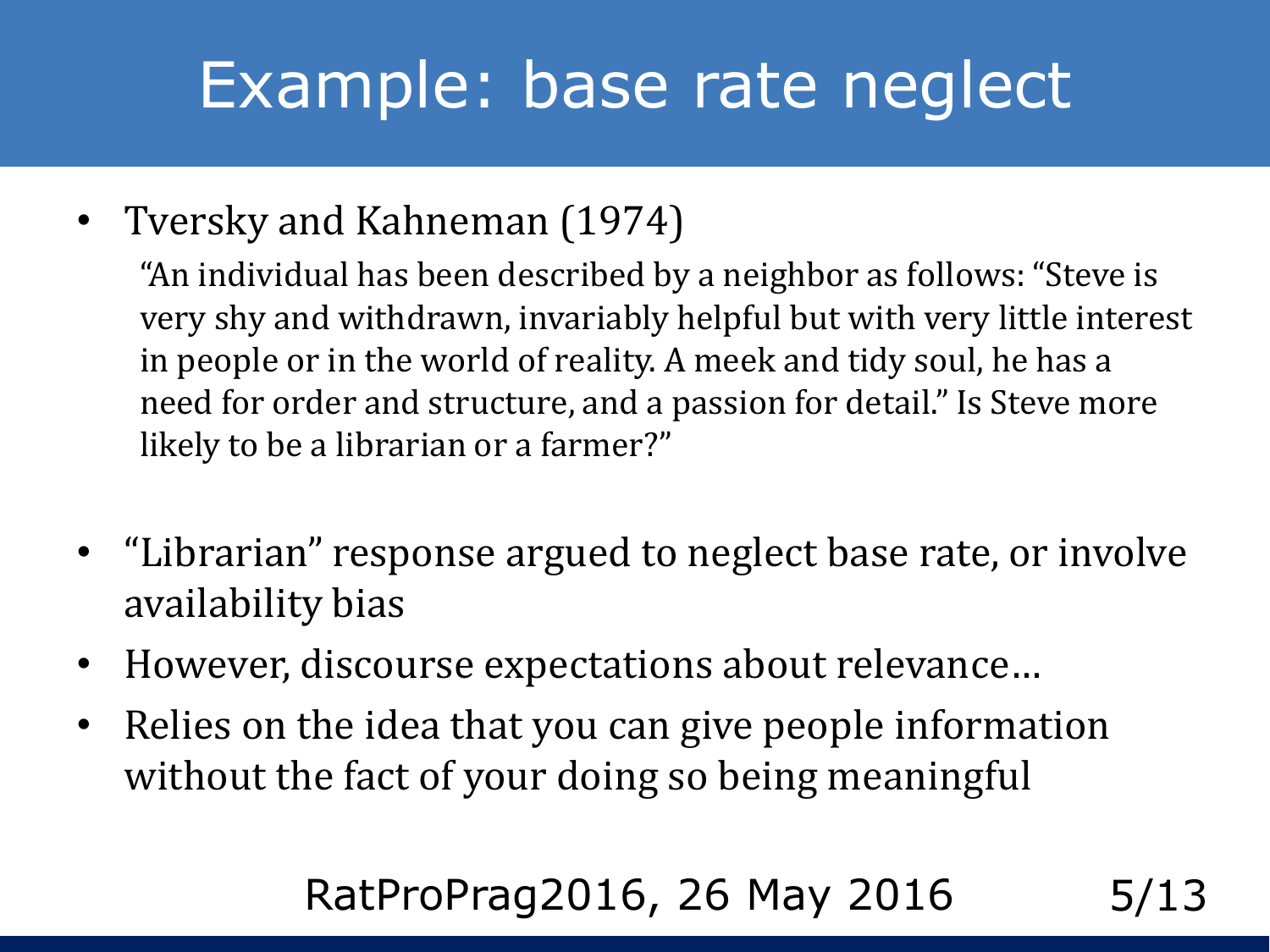# Similarly, for Levin (1987)

- Preference for "75% lean" over "25% fat" irrational only under the assumption that these are the same thing
	- Requires "fat" and "lean" to be complementaries
	- Requires 25% and 75% to take exact meanings
	- By appeal to semantics, both are plausible, but pragmatically the latter in particular is problematic
	- Reasonable to expect these numbers to vacillate between punctual and lower-bound meanings, in which case it's rational to prefer "75% lean"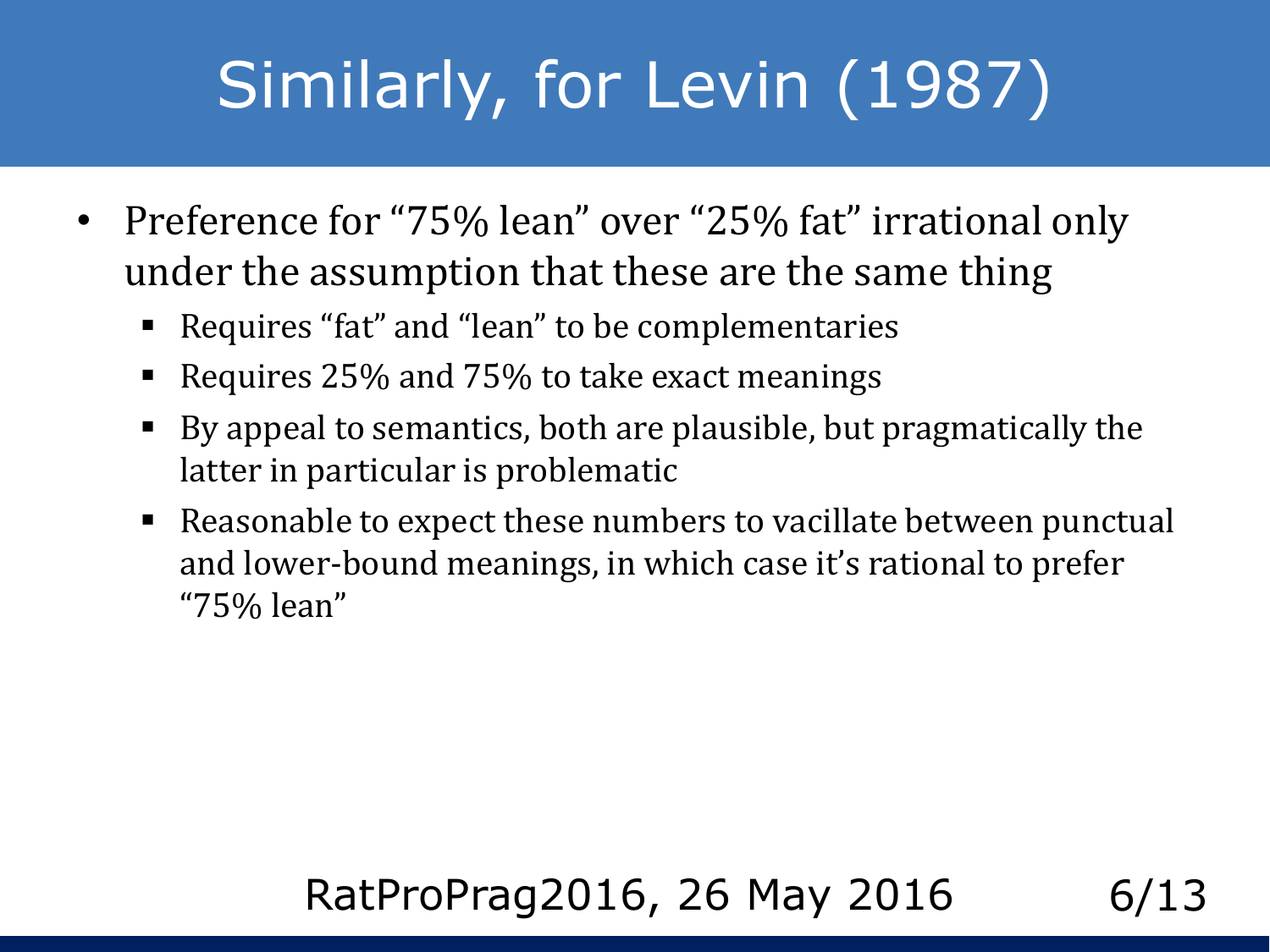# Risky-choice framing

• Tversky and Kahneman (1981): selecting program to deal with an outbreak of disease "expected to kill 600 people"

**Program A**: 200 people will be saved

72 <sup>|</sup><sup>28</sup>

**Program B**:

1/3 probability that 600 will be saved; 2/3 probability none will be

**Program C**: 400 people will die

 $22 \mid 78$ 

#### **Program D**:

1/3 probability that no-one will die; 2/3 probability that 600 will

#### RatProPrag2016, 26 May 2016 7/13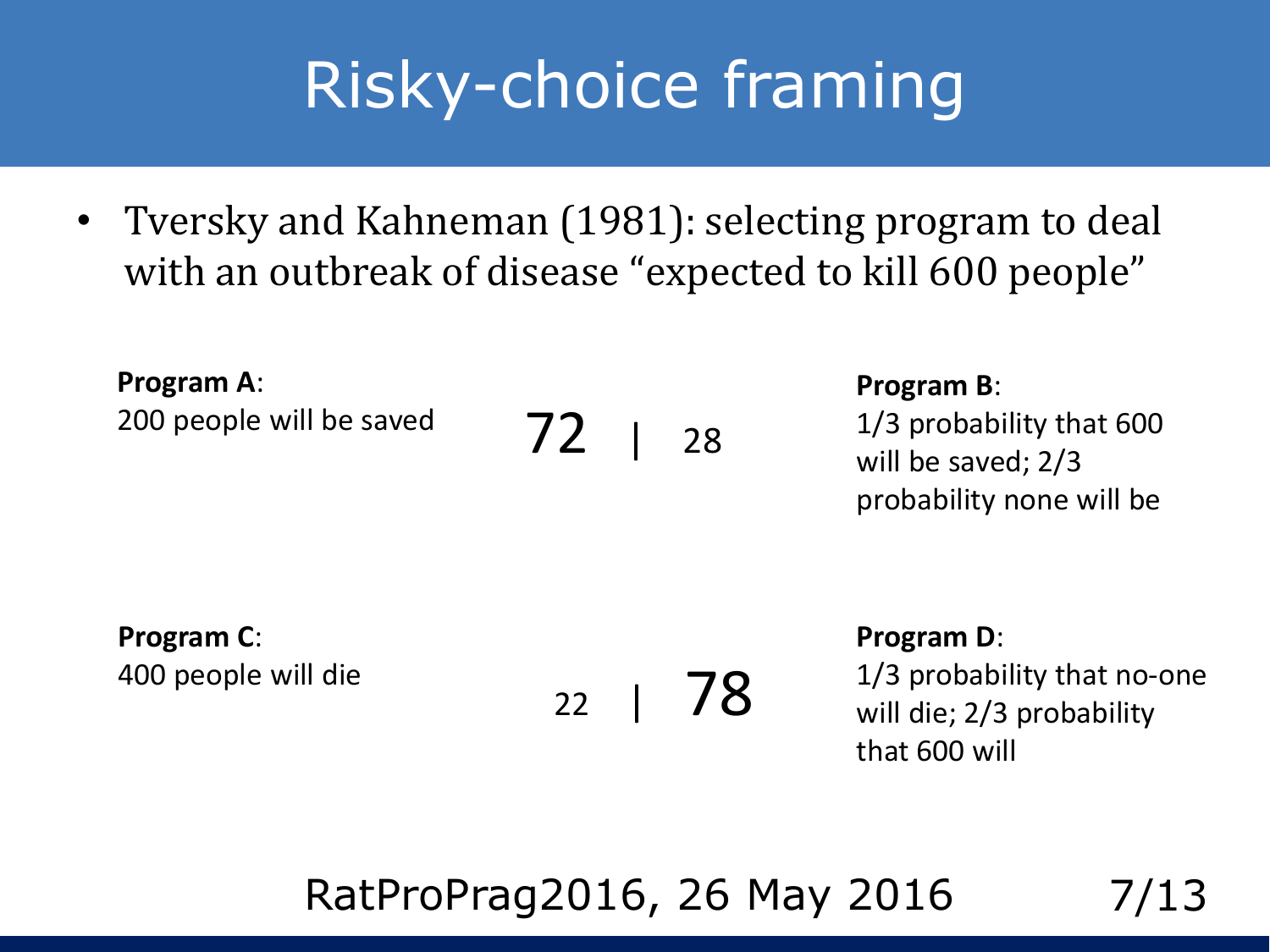# Again, assuming 'punctuality'

- If "200" and "400" attract lower-bound interpretations, then A is better than C
- "No people" is punctual and "600 people" might be if we assume that that's the full set under discussion
	- Under this assumption,  $B = D$  (otherwise complicated)
	- $A > (B, D) > C$  in terms of expected number of lives saved
	- Participants' choices seem to back this up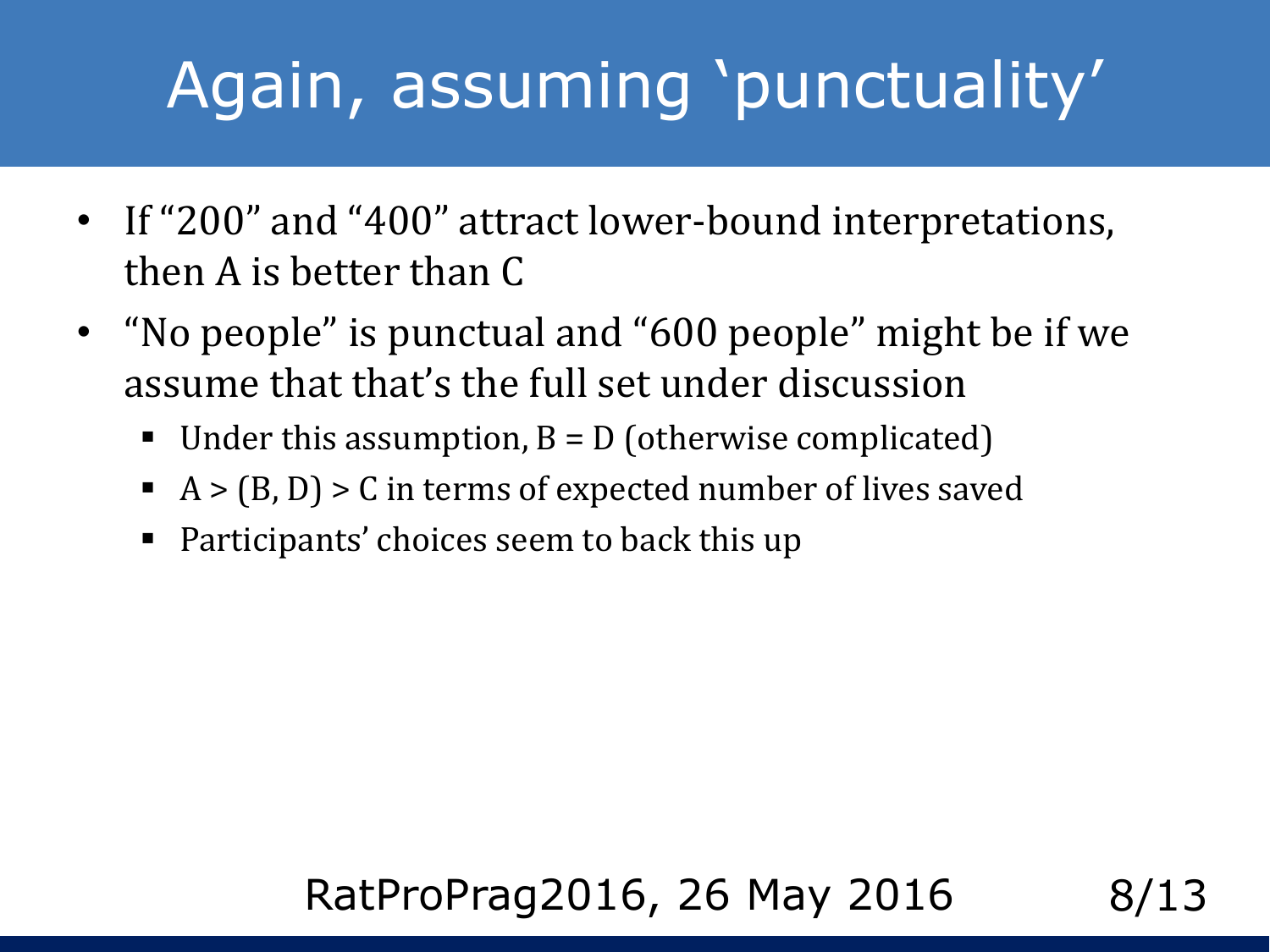# Pragmatics breaking the tie?

- In terms of expected lives saved, there's no 'right answer' on the semantics alone
- Might this promote pragmatic enrichment?
- cf. conjunction fallacy (Tversky and Kahneman 1983)

*Linda is 31 years old, single, outspoken, and very bright. She majored in philosophy. As a student, she was deeply concerned with issues of discrimination and social justice, and also participated in anti-nuclear demonstrations.*

Which is more probable?

- 1. Linda is a bank teller.
- 2. Linda is a bank teller and is active in the feminist movement.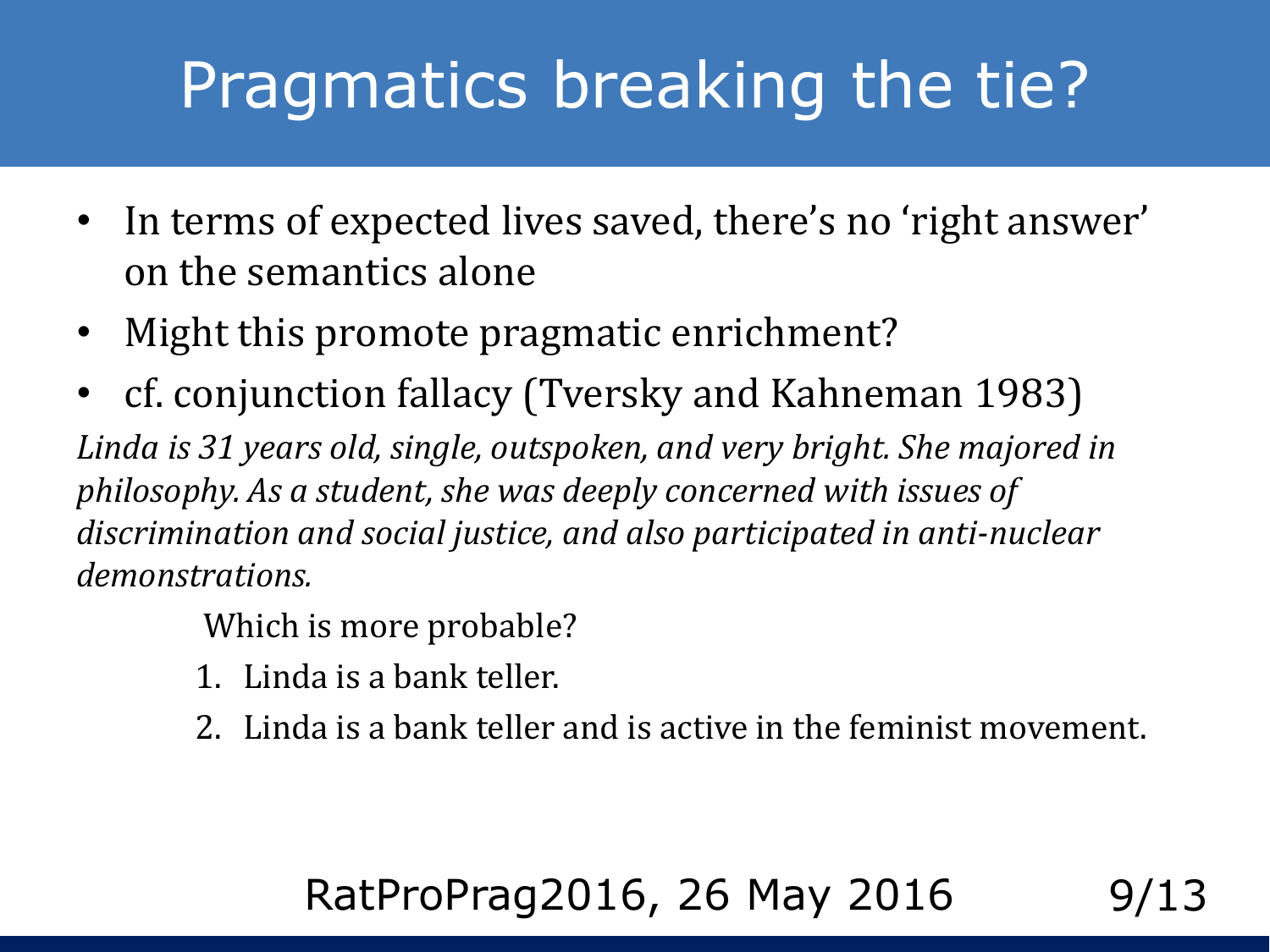# Testing this assumption

- Mandel  $(2013)$  version of disease experiment with certain options modified by "at least" or "exactly"
	- Version with "at least" patterns with classic demonstrations of risky-choice framing
	- Version with "exactly" demonstrates much less inconsistency (although some, as suggested by Levinson 1995)
- However, still some issues
	- Not clear how the modified expressions are interpreted pragmatically (or even semantically)
	- Doesn't address how the fractions are interpreted
	- Only interested in punctual, LB and (to some extent) UB readings

#### RatProPrag2016, 26 May 2016 10/13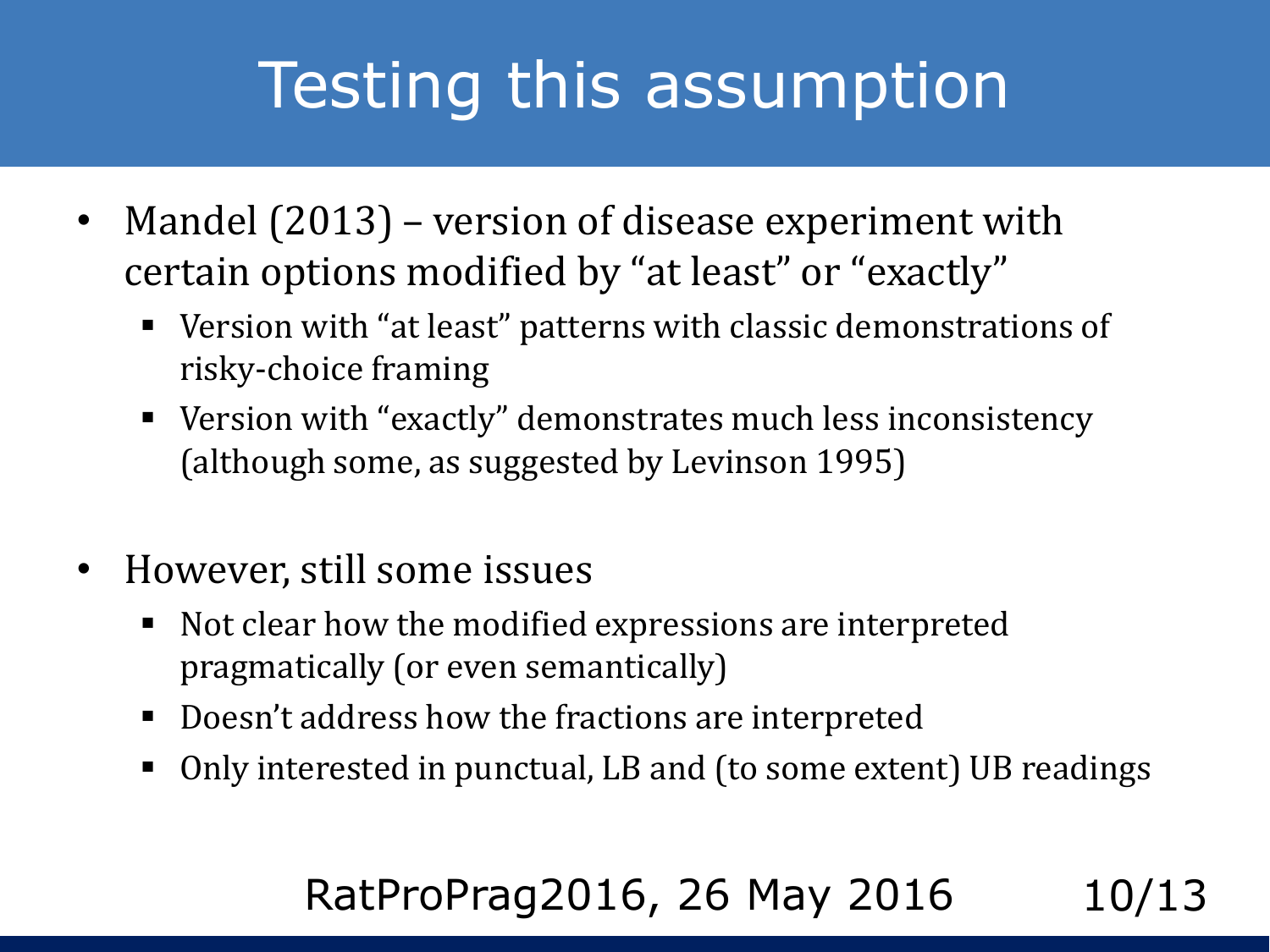# Other possibilities

- Approximations?
	- "has a 1/3 chance of saving 600 people"  $\sim$  "has about a 1/3 chance of saving about 600 people"
- Could be e.g. some % tolerance
	- But then can't paraphrase in the way performed in these experiments
	- "200 people will be saved" is not the same as "400 people will die": sets of scenarios under which these are true/acceptable are not coextensive

#### RatProPrag2016, 26 May 2016 11/13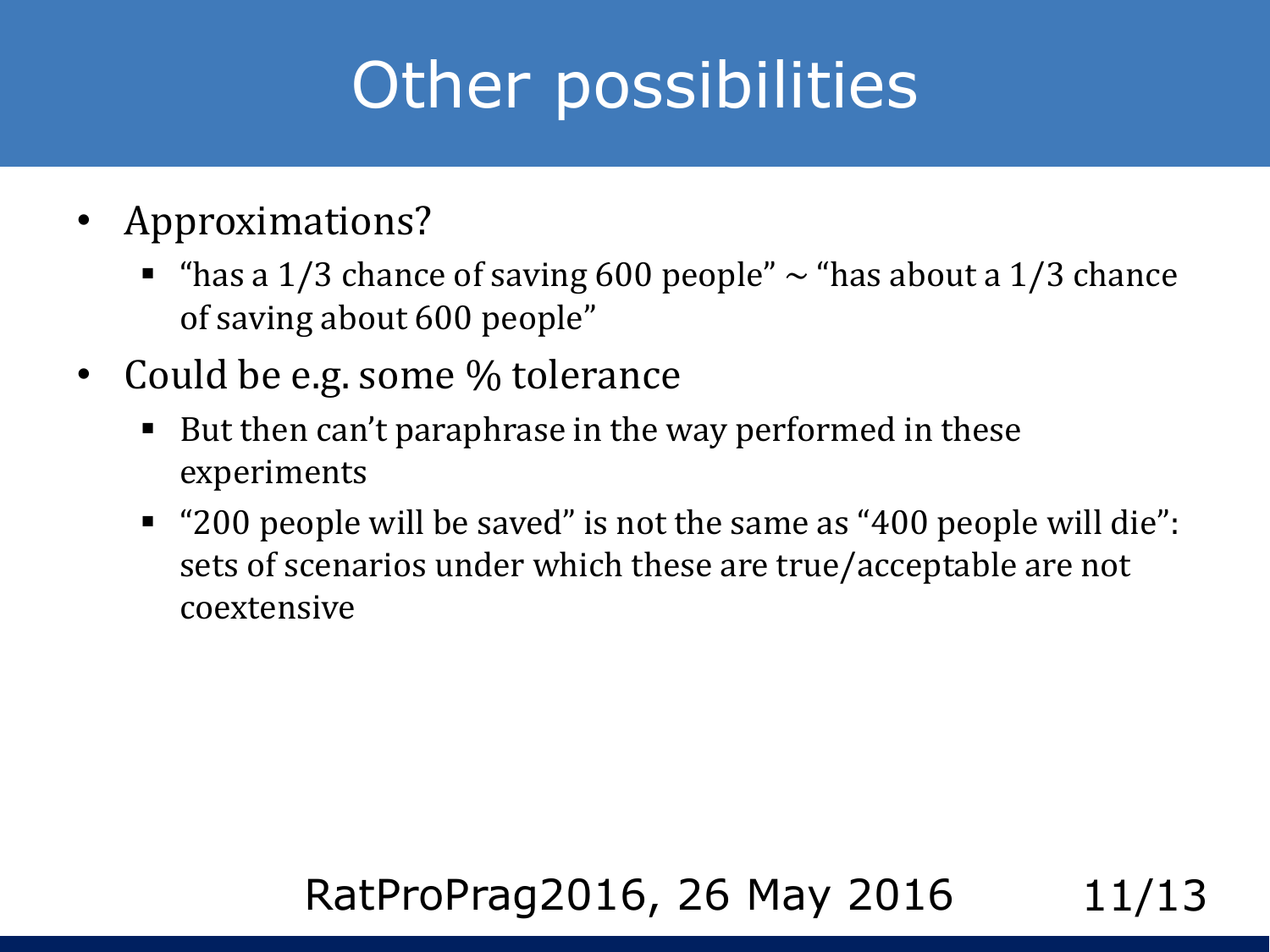# Other possibilities

- Pragmatic readings?
	- " "has a  $1/3$  chance of saving 600 people"  $\sim$  "has a chance which is better expressed as 1/3 than any other possibility of saving a number of people better expressed as 600…"
	- But then still can't paraphrase in the way performed in these experiments
	- "200 people will be saved" is not necessarily the same as "400 people will die": these are competing with different options in the numerical domain

#### RatProPrag2016, 26 May 2016 12/13